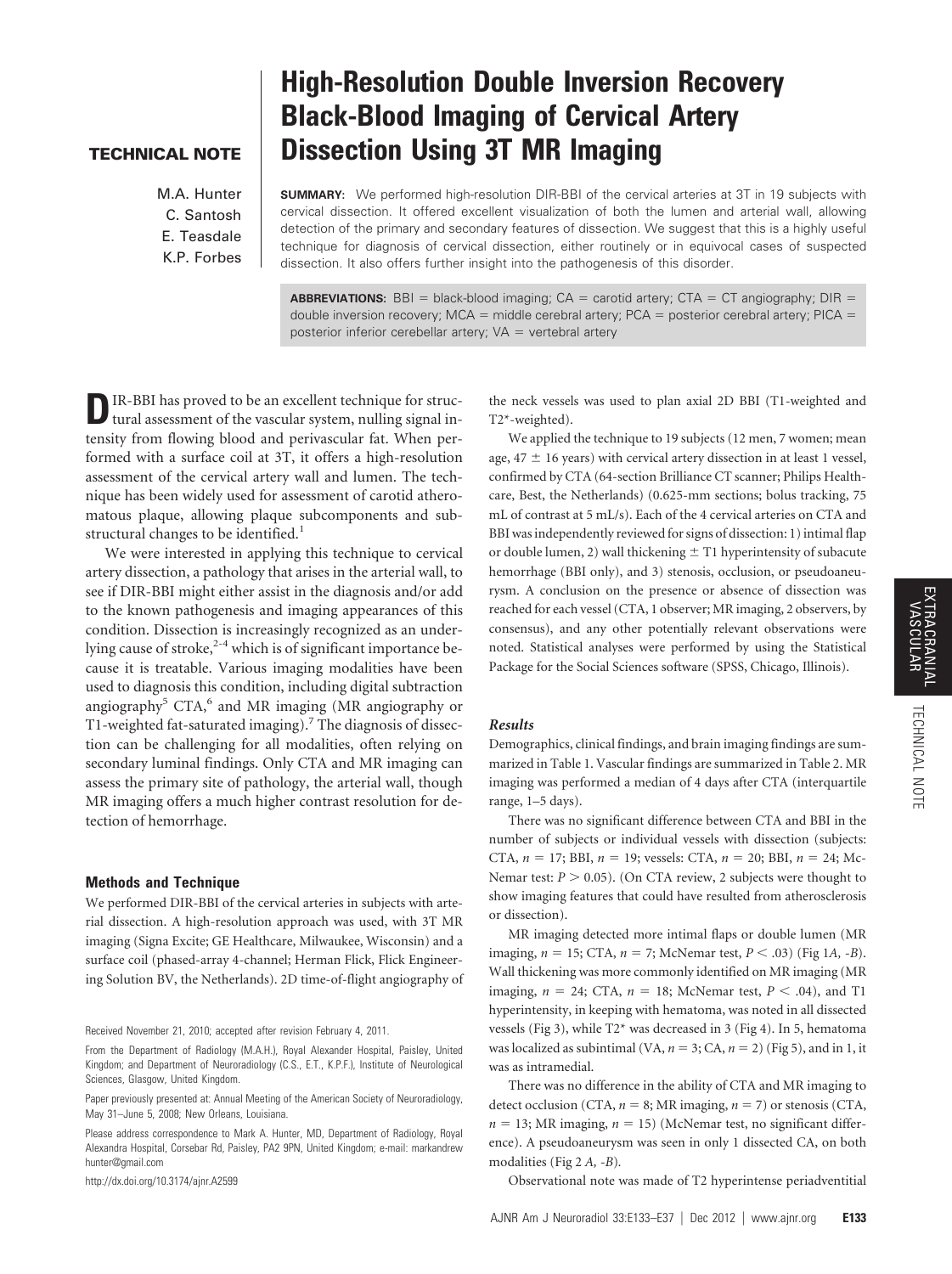|                |     | Age  |                                                                  |                                                        |                                                             |
|----------------|-----|------|------------------------------------------------------------------|--------------------------------------------------------|-------------------------------------------------------------|
| Subject        | Sex | (yr) | Neurology                                                        | Antecedents                                            | <b>Brain Imaging Findings</b>                               |
|                | M   | 39   | Dizziness and diplopia                                           |                                                        | Established right PICA infarct, recent<br>right PCA infarct |
| $\overline{2}$ | F   | 28   | Vertigo, diplopia, and left sensory<br>disturbance               |                                                        | Right midbrain infarct                                      |
| 3              | M   | 51   | Right sensory disturbance with left Horner<br>syndrome           | Working on overhead light                              | Lateral medullary infarct                                   |
| 4              | M   | 75   | Left facial weakness with expressive<br>dysphasia                | Prior transient ischemic attack, smoker                | Left occipital infarct                                      |
| 5              | M   | 65   | Ataxia, dysphonia, left sensory<br>disturbance                   | Hypertensive, type 2 diabetes, ex-smoker               | Left medullary infarct                                      |
| 6              | F   | 35   | Top of basilar syndrome                                          |                                                        | Right cerebellar and bilateral<br>thalamic infarct          |
| 7              | M   | 44   | Dysarthria, left homonymous hemianopia                           |                                                        | Left occipital infarct                                      |
| 8              | M   | 41   | Right hemiparesis dysarthria and eye<br>movement disorder        |                                                        | Left PCA infarct                                            |
| 9              | M   | 32   | Dysarthria, ataxia, and photophobia                              | Playing soccer at time                                 | Right occipital infarct                                     |
| 10             | F   | 71   | Diplopia and dizziness                                           | Hypertensive                                           | Bilateral cerebellar and pontine<br>infarcts                |
| 11             | M   | 40   | Vertigo, right weakness, dysarthria, and<br>nystagmus            |                                                        | Right cerebellar infarct                                    |
| 12             | F   | 26   | Left facial droop and ptosis                                     | Ehlers Danlos syndrome type 1                          | Left thalamic and bilateral cerebellar<br>infarcts          |
| 13             | F   | 19   | Collapse, left weakness; dysarthria and<br>homonymous hemianopia | Weak history of trauma, on injectable<br>contraceptive | Right MCA territory infarct                                 |
| 14             | M   | 60   | Left sensorimotor, left homonymous<br>hemianopia                 |                                                        | Right total anterior circulatory stroke                     |
| 15             | F   | 64   | Right weakness and dizziness                                     |                                                        | Right MCA territory infarct                                 |
| 16             | M   | 45   | Left Horner syndrome                                             | Heavy laborer with prior chiropractic treatment        |                                                             |
| 17             | M   | 68   | Right weakness                                                   |                                                        | Left parietal and insular infarct                           |
| 18             | F   | 55   | Right weakness and dysphasia                                     |                                                        | Left basal ganglia infarct                                  |
| 19             | M   | 48   | Right weakness and dysphasia                                     |                                                        | Left MCA territory infarct                                  |

edematous signal-intensity change, which tracked into the adjacent parenchyma (dissected vessels,  $n = 20$ ; normal vessels,  $n = 0$ ;  $\chi^2$  test,  $P < .001$ ) (Fig 6).

## **Discussion**

This study confirms that BBI is a useful technique for detection of the pathologic findings of dissection, allowing a confident diagnosis to be made.

We chose to perform this technique on subjects with known dissection, as confirmed by CTA, providing a high concentration of pathologic vessels on which to evaluate this sequence. While our study was not designed to compare the sensitivity and specificity of CTA and MR imaging in diagnosing dissection,<sup>8</sup> BBI did offer improved detection of intimal flaps and wall thickening, suggesting it might offer some improved sensitivity. This technique allows clear visualization of the vessel lumen: Flowing blood is saturated by inversion pulses, giving a true black-blood appearance, improved over spin-echo sequences and offering a high sensitivity to the detection of intraluminal pathology. It also offers excellent spatial and contrast resolution of the vessel wall, allowing better detection of wall thickening and hemorrhage. High T1 contrast resolution allows detection of subacute hemorrhage. We did notice some variation in the strength of T1 hyperintensity, as yet unexplained and not in our data, related to symptom duration. We included a T2\*-weighted sequence to identify the low signal intensity of deoxyhemoglobin in acute dissection, though the numbers were too small to analyze.

The high-resolution DIR-BBI technique may allow us to examine the pathogenesis of dissection further. The traditional belief is that a tear occurs within the intima, allowing entry of arterial blood, creating a false plane of cleavage. This explains why patients with inherent structural collagen weakness<sup>9,10</sup> are more prone to the condition, but in total, this accounts for only 1%–5% of those affected; in our series only 1 patient (5%) had such connective tissue disease. Contrary to this theory is that of spontaneous rupture of the vasa vasorum. Following this initial event, dissection can extend either between the intima and media, resulting in stenosis or occlusion, or alternatively and less frequently between media and thinner adventitia, which may lead to pseudoaneurysm formation and occasionally rupture and subarachnoid hemorrhage if intracranial.<sup>11</sup> Spontaneous rupture of the vasa vasorum, as an underlying cause of dissection might explain why a flap is uncommonly seen at autopsy. However, we identified a flap in nearly one-third of subjects, suggesting that its presence is more common than previously thought and adding support for an intimal tear as a significant primary pathogenic process of arterial dissection.

With the high-resolution DIR-BBI technique, we found it possible to clearly differentiate intramural hematoma from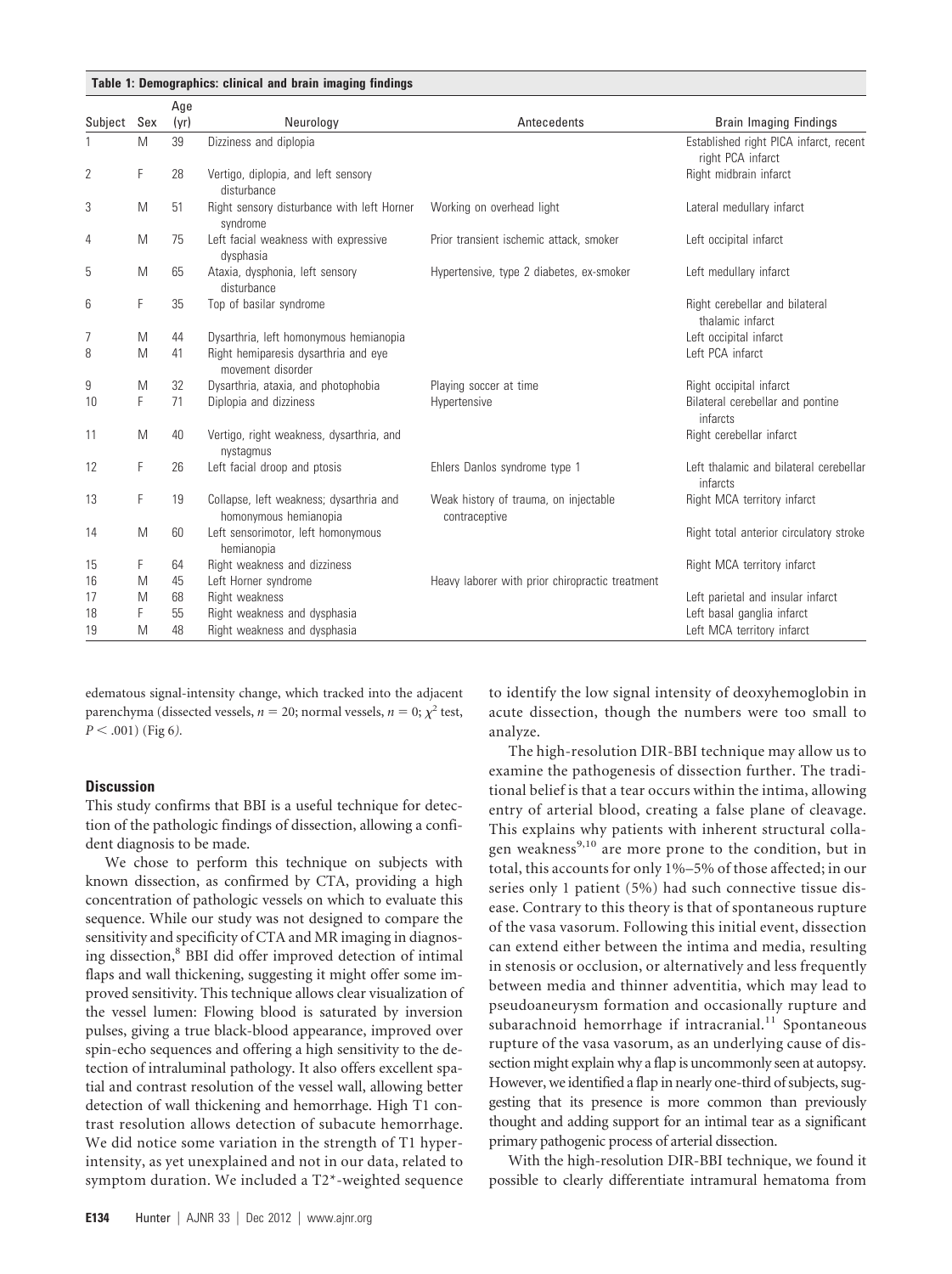| Table 2: Vascular imaging findings |                            |            |                    |                                      |                   |                                 |  |  |  |
|------------------------------------|----------------------------|------------|--------------------|--------------------------------------|-------------------|---------------------------------|--|--|--|
| Subject                            | <b>Dissected</b><br>Vessel | Modality   | Lumen <sup>a</sup> | Wallb                                | Vessel<br>Contour | Other                           |  |  |  |
| 1                                  | RtVA                       | <b>CTA</b> | Intimal flap       | Thickened                            | Stenosis          |                                 |  |  |  |
|                                    | RtVA                       | <b>BBI</b> | Intimal flap       | Thickened                            | Occlusion         | Periadvential T2 hyperintensity |  |  |  |
| $\mathbf{2}$                       | LtVA                       | <b>CTA</b> |                    | T1 hyperintensity $+$<br>Thickened   | Stenosis          |                                 |  |  |  |
|                                    | LtVA                       | <b>BBI</b> |                    | Thickened                            | Stenosis          |                                 |  |  |  |
|                                    |                            |            |                    | T1 hyperintensity $++$               |                   |                                 |  |  |  |
|                                    |                            |            |                    | $T2^*$ hypointensity +               |                   |                                 |  |  |  |
|                                    | RtVA                       | <b>CTA</b> |                    | Thickened                            | Stenosis          |                                 |  |  |  |
|                                    | RtVA                       | <b>BBI</b> | Intimal flap       | Thickened                            | Stenosis          | Periadvential T2 hyperintensity |  |  |  |
|                                    |                            |            |                    | T1 hyperintensity $++$               |                   |                                 |  |  |  |
| 3                                  | LtVA                       | <b>CTA</b> | L.                 | Thickened                            | Stenosis          |                                 |  |  |  |
|                                    | LtVA                       | BBI        |                    | Thickened<br>T1 hyperintensity $++$  | Stenosis          | Periadvential T2 hyperintensity |  |  |  |
| 4                                  | LtVA                       | <b>CTA</b> |                    | Normal                               | Stenosis          | (Abnormal but equivocal cause)  |  |  |  |
|                                    | LtVA                       | <b>BBI</b> | L.                 | Thickened                            | Occlusion         | Periadvential T2 hyperintensity |  |  |  |
|                                    |                            |            |                    | T1 hyperintensity $++$               |                   |                                 |  |  |  |
| 5                                  | LtVA                       | <b>CTA</b> |                    | Thickened                            | Occlusion         |                                 |  |  |  |
|                                    | LtVA                       | BBI        | L.                 | Thickened                            | Occlusion         | Periadvential T2 hyperintensity |  |  |  |
|                                    |                            |            |                    | T1 hyperintensity $+$                |                   |                                 |  |  |  |
| 6                                  | LtVA                       | <b>CTA</b> |                    | Thickened                            | Stenosis          |                                 |  |  |  |
|                                    | LtVA                       | <b>BBI</b> |                    | Thickened                            |                   |                                 |  |  |  |
|                                    |                            | <b>CTA</b> |                    | T1 hyperintensity $++$<br>Thickened  | Stenosis          |                                 |  |  |  |
|                                    | RtVA<br>RtVA               | <b>BBI</b> |                    | Thickened                            | Stenosis          |                                 |  |  |  |
|                                    |                            |            |                    | T1 hyperintensity $++$               | Stenosis          |                                 |  |  |  |
|                                    |                            |            |                    | $T2^*$ hypointensity +               |                   |                                 |  |  |  |
| 7                                  | RtVA                       | <b>CTA</b> |                    | Thickened                            | Occlusion         |                                 |  |  |  |
|                                    | RtVA                       | <b>BBI</b> |                    | Thickened                            | Occlusion         | Periadvential T2 hyperintensity |  |  |  |
|                                    |                            |            |                    | T1 hyperintensity $+$                |                   |                                 |  |  |  |
| 8                                  | LtVA                       | <b>CTA</b> |                    | Thickened                            | Stenosis          |                                 |  |  |  |
|                                    | LtVA                       | <b>BBI</b> | Intimal flap       | Thickened                            | Stenosis          | Periadvential T2 hyperintensity |  |  |  |
|                                    |                            |            |                    | T1 hyperintensity $++$               |                   |                                 |  |  |  |
| 9                                  | LtVA                       | <b>CTA</b> | Intimal flap       | Thickened                            | Occlusion         |                                 |  |  |  |
|                                    | LtVA                       | <b>BBI</b> | Intimal flap       | Thickened<br>T1 hyperintensity $+$   | Stenosis          | Periadvential T2 hyperintensity |  |  |  |
|                                    |                            |            |                    | $T2^*$ hypointensity +               |                   |                                 |  |  |  |
| 10                                 | LtVA                       | <b>CTA</b> |                    | Thickened                            | Occlusion         |                                 |  |  |  |
|                                    | LtVA                       | <b>BBI</b> | Intimal flap       | Thickened                            | Stenosis          | Periadvential T2 hyperintensity |  |  |  |
|                                    |                            |            |                    | T1 hyperintensity $+/+$              |                   |                                 |  |  |  |
|                                    | RtVA                       | <b>CTA</b> |                    | Thickened                            | Stenosis          |                                 |  |  |  |
|                                    | RtVA                       | <b>BBI</b> |                    | Thickened                            | Stenosis          | Periadvential T2 hyperintensity |  |  |  |
|                                    |                            |            |                    | T1 hyperintensity $+$                |                   |                                 |  |  |  |
| 11                                 | RtVA                       | <b>CTA</b> | Intimal flap       | Thickened                            | Stenosis          | (Abnormal but equivocal cause)  |  |  |  |
|                                    | RtVA                       | <b>BBI</b> | Intimal flap       | Thickened                            | Stenosis          | Periadvential T2 hyperintensity |  |  |  |
| 12                                 | LtVA                       | <b>CTA</b> |                    | T1 hyperintensity $+/+$<br>Thickened | Occlusion         |                                 |  |  |  |
|                                    | LtVA                       | <b>BBI</b> | Intimal flap       | Thickened                            | Stenosis          | Periadvential T2 hyperintensity |  |  |  |
|                                    |                            |            |                    | $T2^*$ hypointensity +               |                   |                                 |  |  |  |
| 13                                 | RtCA                       | <b>CTA</b> |                    | Thickened                            | Occlusion         |                                 |  |  |  |
|                                    | RtCA                       | BBI        | Intimal flap       | Thickened                            | Occlusion         | Periadvential T2 hyperintensity |  |  |  |
|                                    |                            |            |                    | T1 hyperintensity $+$                |                   |                                 |  |  |  |
| 14                                 | RtCA                       | <b>CTA</b> |                    | Thickened                            | Occlusion         |                                 |  |  |  |
|                                    | RtCA                       | <b>BBI</b> | Intimal flap       | Thickened                            | Occlusion         | Periadvential T2 hyperintensity |  |  |  |
|                                    |                            |            |                    | T1 hyperintensity $++$               |                   |                                 |  |  |  |
| 15                                 | Lt CA                      | <b>BBI</b> | Intimal flap       | Thickened                            |                   | Periadvential T2 hyperintensity |  |  |  |
|                                    | RtCA                       | <b>CTA</b> | Intimal flap       | T1 hyperintensity $+$<br>Thickened   | Stenosis          |                                 |  |  |  |
|                                    | RtCA                       | <b>BBI</b> | Intimal flap       | Thickened                            | Stenosis          | Periadvential T2 hyperintensity |  |  |  |
|                                    |                            |            |                    | T1 hyperintensity $+$                |                   |                                 |  |  |  |
| 16                                 | RtCA                       | <b>CTA</b> | Intimal flap       | Thickened                            | Stenosis          | Pseudoaneurysm                  |  |  |  |
|                                    | RtCA                       | BBI        |                    | Thickened                            | Stenosis          | Pseudoaneurysm                  |  |  |  |
|                                    |                            |            |                    | T1 hyperintensity $++$               |                   | Periadvential T2 hyperintensity |  |  |  |
| 17                                 | Lt CA                      | <b>CTA</b> |                    | Thickened                            | Occlusion         |                                 |  |  |  |
|                                    | <b>LtCA</b>                | <b>BBI</b> | Intimal flap       | Thickened                            | Stenosis          | Periadvential T2 hyperintensity |  |  |  |
|                                    |                            |            |                    | T1 hyperintensity $++$               |                   |                                 |  |  |  |
| 18                                 | Lt CA                      | <b>CTA</b> | Intimal flap       | Thickened                            | Occlusion         |                                 |  |  |  |
|                                    | Lt CA                      | BBI        | Intimal flap       | Thickened                            | Stenosis          | Periadvential T2 hyperintensity |  |  |  |
|                                    | RtCA                       | <b>BBI</b> | Intimal flap       | T1 hyperintensity $++$<br>Thickened  | Stenosis          | Periadvential T2 hyperintensity |  |  |  |
|                                    |                            |            |                    | T1 hyperintensity $++$               |                   |                                 |  |  |  |
| 19                                 | Lt CA                      | <b>CTA</b> | Intimal flap       | Thickened                            | Stenosis          |                                 |  |  |  |
|                                    | <b>LtCA</b>                | BBI        | Intimal flap       | Thickened                            | Stenosis          | Periadvential T2 hyperintensity |  |  |  |
|                                    |                            |            |                    | T1 hyperintensity $++$               |                   |                                 |  |  |  |
|                                    |                            |            |                    |                                      |                   |                                 |  |  |  |

<sup>a</sup> Intraluminal flap present or absent.<br><sup>b</sup> Wall characteristics: + indicates moderate; ++, strong.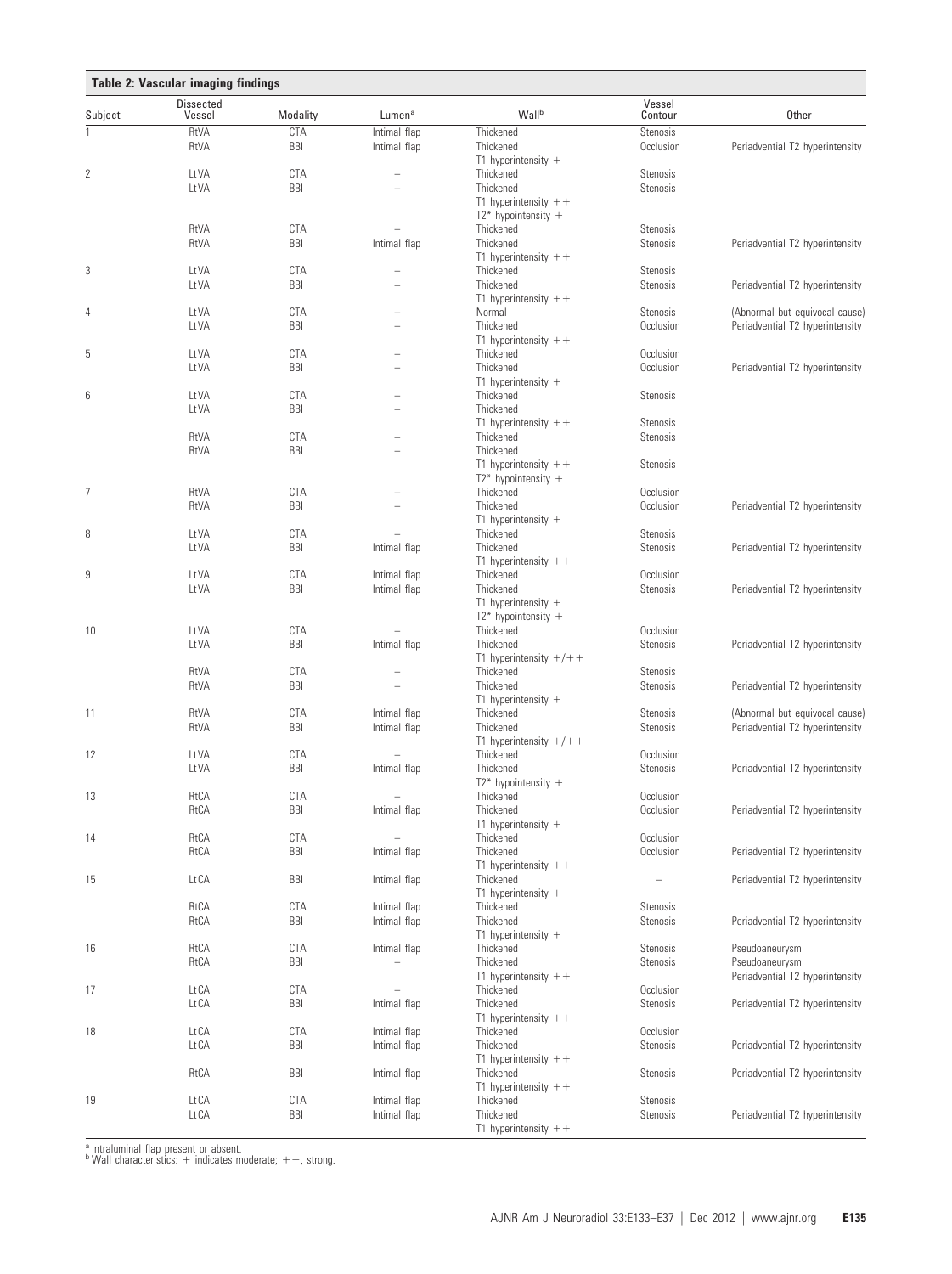

**Fig 1.** BBI (*A*) performed 1 day subsequent to CTA (*B*) demonstrates thrombus within the lumen of the right internal carotid artery (*continuous arrows*) but also a dissection flap in the left internal carotid artery not appreciated on CTA.



**Fig 2.** Double inversion recovery BBI demonstrates crescentic intramural high T1 methemoglobin signal intensity (*arrows*) in the dissected left VA.



**Fig 3.** T2\* sequence demonstrates crescentic intramural deoxyhemoglobin signal intensity (*arrows*) in the dissected right VA.

intraluminal thrombus; furthermore, we could sometimes differentiate intramedial from subintimal hemorrhage.



**Fig 4.** "Target sign" appearance on BBI caused by hematoma in subintimal dissection. The media (*continuous arrow*) returns low signal intensity; the hematoma (*discontinuous arrow*), high signal intensity.



**Fig 5.** Both BBI (*A*) and CTA (*B*) demonstrate pseudoaneurysm formation in the skull base of the dissected left internal carotid artery.



**Fig 6.** Periadventitial signal-intensity change (*arrows*), presumed due to inflammatory response, surrounding the dissected left VA.

An observational finding commonly noted was T2 hyperintense periadventitial signal-intensity change. We postulate that during acute dissection, the artery is surrounded by a variable degree of inflammatory edema. A similar response has been demonstrated in spontaneous coronary artery dissection,<sup>12,13</sup> and our study confirms similar observation in cervical dissection, as recently reported.<sup>14</sup>